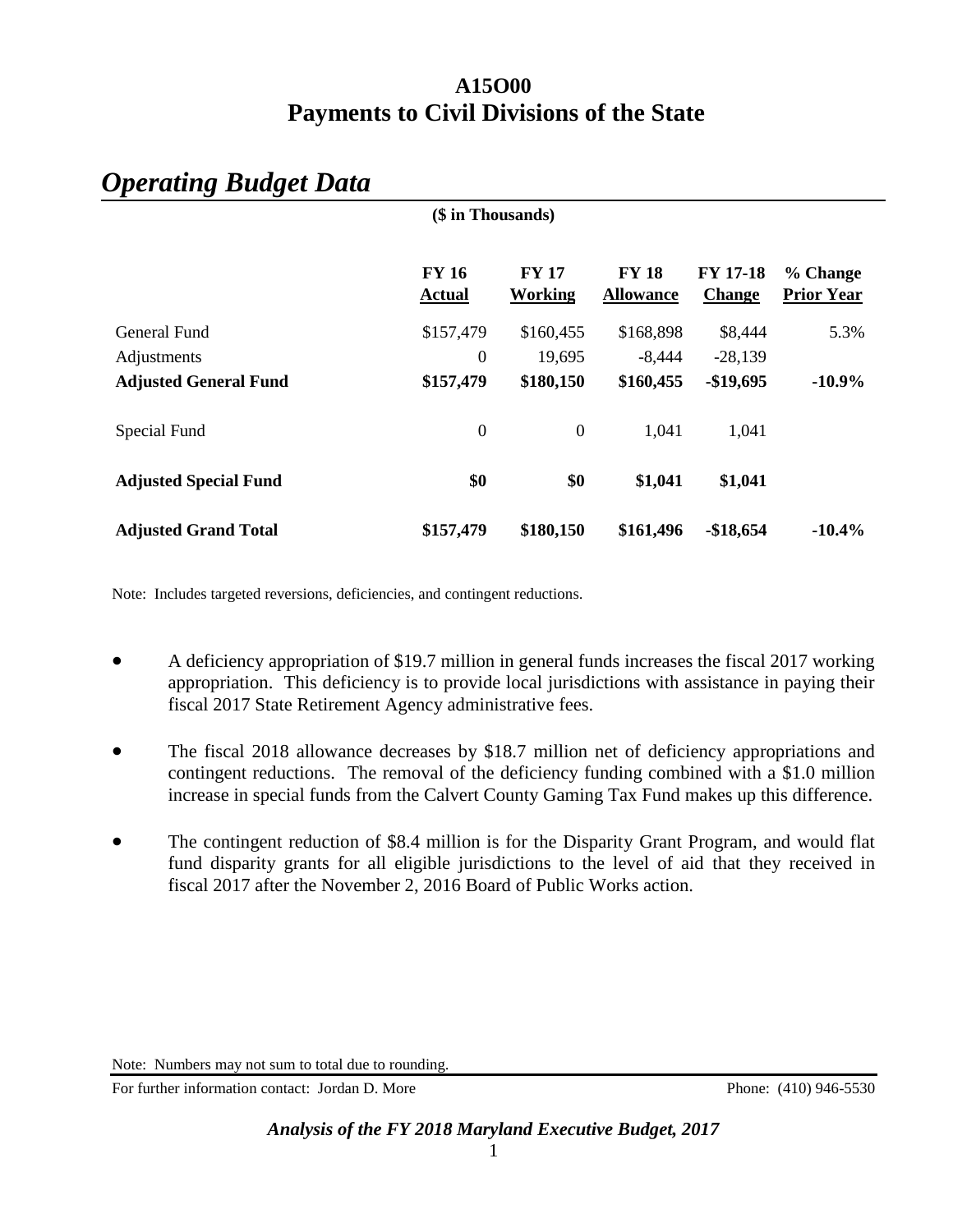# *Analysis in Brief*

## **Recommended Actions**

1. Concur with Governor's allowance.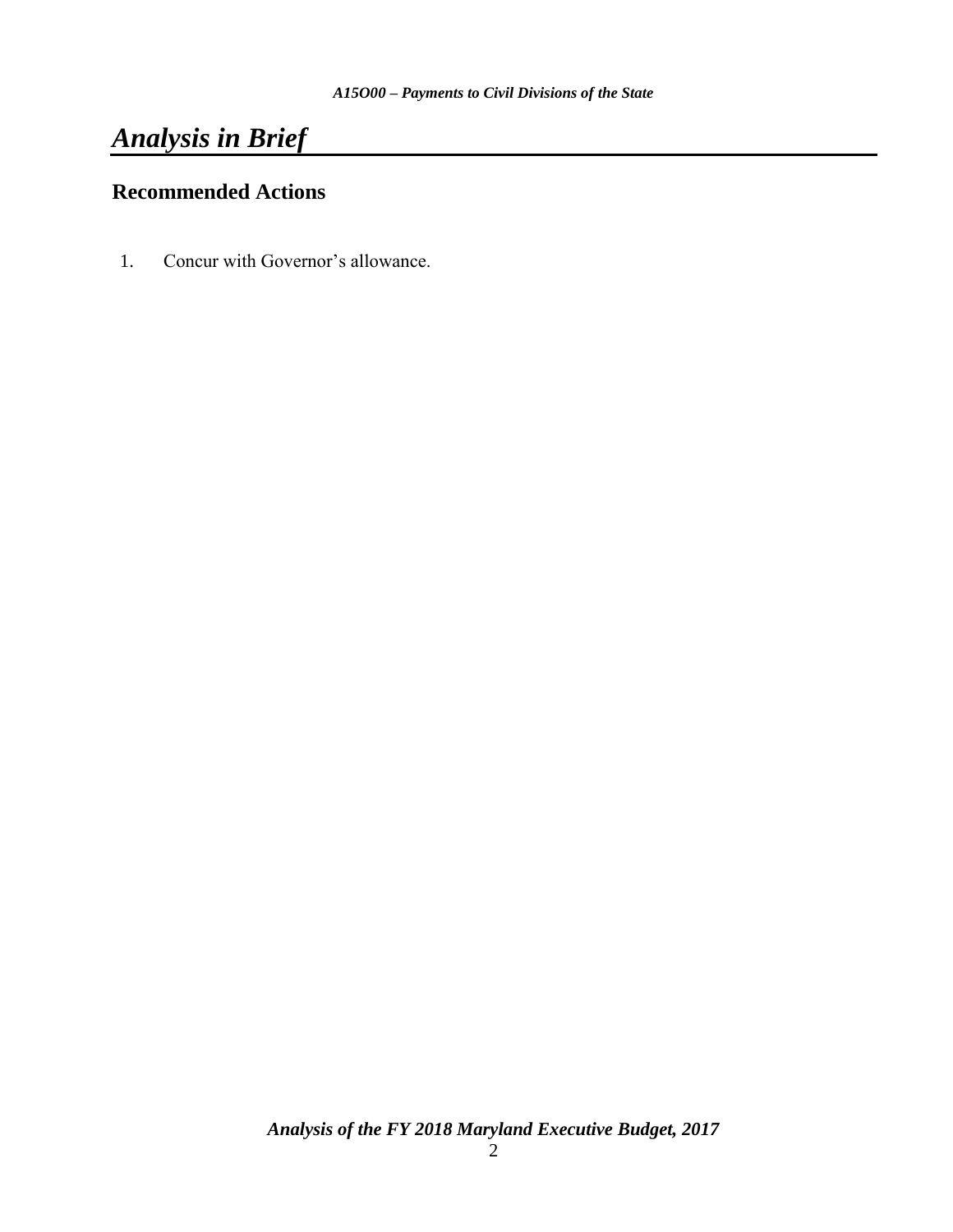## **A15O00 Payments to Civil Divisions of the State**

# *Operating Budget Analysis*

#### **Program Description**

State grant programs that provide funds to Maryland's local jurisdictions are budgeted under Payments to Civil Divisions of the State. These include disparity grants to low-wealth jurisdictions and grants to mitigate the impact of the local assumption of a portion of teacher retirement costs. Beginning with fiscal 2018, grants funded from the Calvert County Gaming Tax Fund are also included.

#### **Fiscal 2017 Actions**

#### **Proposed Deficiency**

There is one deficiency appropriation for Payments to Civil Divisions of the State. This deficiency is for \$19.7 million in general funds to provide local jurisdictions with assistance in paying their fiscal 2017 State Retirement Agency administrative fees. **Exhibit 1** provides a breakdown of the funding by local government entity. A county-by-county breakdown of this deficiency is included in **Appendix 2**.

#### **Exhibit 1 Local Retirement Administrative Fee Assistance Deficiency Fiscal 2017 (\$ in Millions)**

| <b>Local Entity</b>               | <b>Fiscal 2017</b> |
|-----------------------------------|--------------------|
| <b>Local Boards of Education</b>  | \$16.9             |
| <b>Community Colleges</b>         | 0.9                |
| Other local governmental entities | 19                 |
| <b>Total</b>                      | \$19.7             |

Source: Department of Budget and Management

#### **Cost Containment**

On November 2, 2016, the Board of Public Works (BPW) reduced appropriations across State government. One of these actions reduced disparity grants to various jurisdictions so that those jurisdictions that received an increase in fiscal 2017 would now receive only half of the increase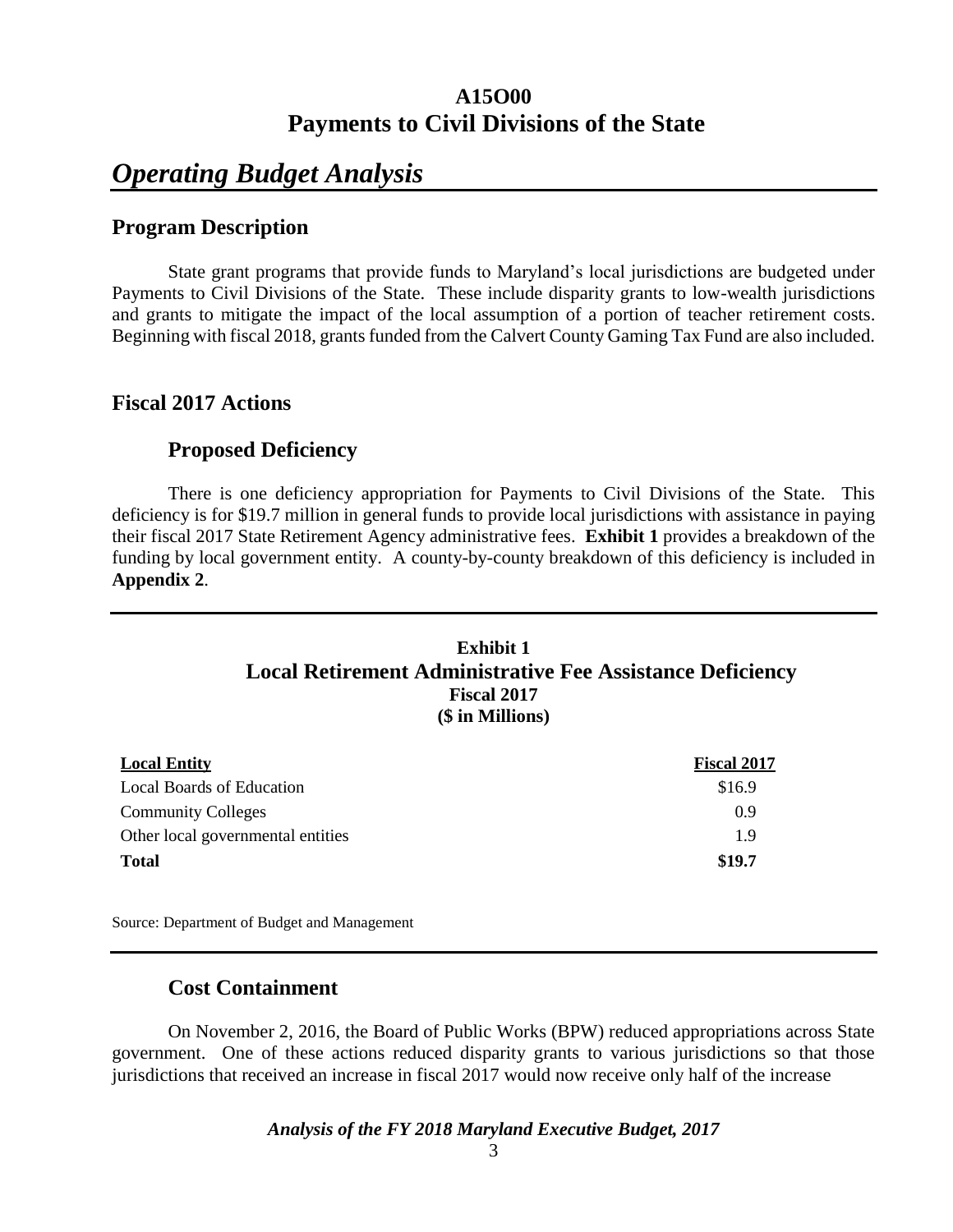provided for in statute. **Exhibit 2** shows the differences by county between the legislative appropriation and the BPW action.

## **Exhibit 2 Impact of Board of Public Works Fiscal 2017**

| County                | Legislative<br><b>Appropriation</b> | <b>After BPW</b> | <b>Difference</b> |
|-----------------------|-------------------------------------|------------------|-------------------|
| Allegany              | \$7,298,505                         | \$7,298,505      | \$0               |
| <b>Baltimore City</b> | 78, 105, 345                        | 78, 105, 345     | $\Omega$          |
| Caroline              | 2,131,782                           | 2,131,782        | $\Omega$          |
| Cecil                 | 322,321                             | 314,642          | $-7,679$          |
| Dorchester            | 2,022,690                           | 2,022,690        | $\Omega$          |
| Garrett               | 2,131,271                           | 2,131,271        | $\theta$          |
| Prince George's       | 30,175,240                          | 26,631,764       | $-3,543,476$      |
| Somerset              | 4,908,167                           | 4,908,167        | $\Omega$          |
| Washington            | 1,698,098                           | 1,607,161        | $-90,937$         |
| Wicomico              | 7,925,526                           | 7,644,858        | $-280,668$        |
| <b>Total</b>          | \$136,718,945                       | \$132,796,185    | $-$ \$3,922,760   |

BPW: Board of Public Works Source: Department of Legislative Services

## **Proposed Budget**

The Governor's allowance for Payments to Civil Divisions of the State totals \$161.5 million after a contingent reduction to the disparity grants. This is an \$18.7 million decrease from the working appropriation, and as shown in **Exhibit 3**, is attributable to the fiscal 2017 deficiency appropriation net of the increase for the Calvert County gaming grants. **Exhibit 4** provides a summary of funding by jurisdiction for all of the grant programs in fiscal 2018 after contingent reductions.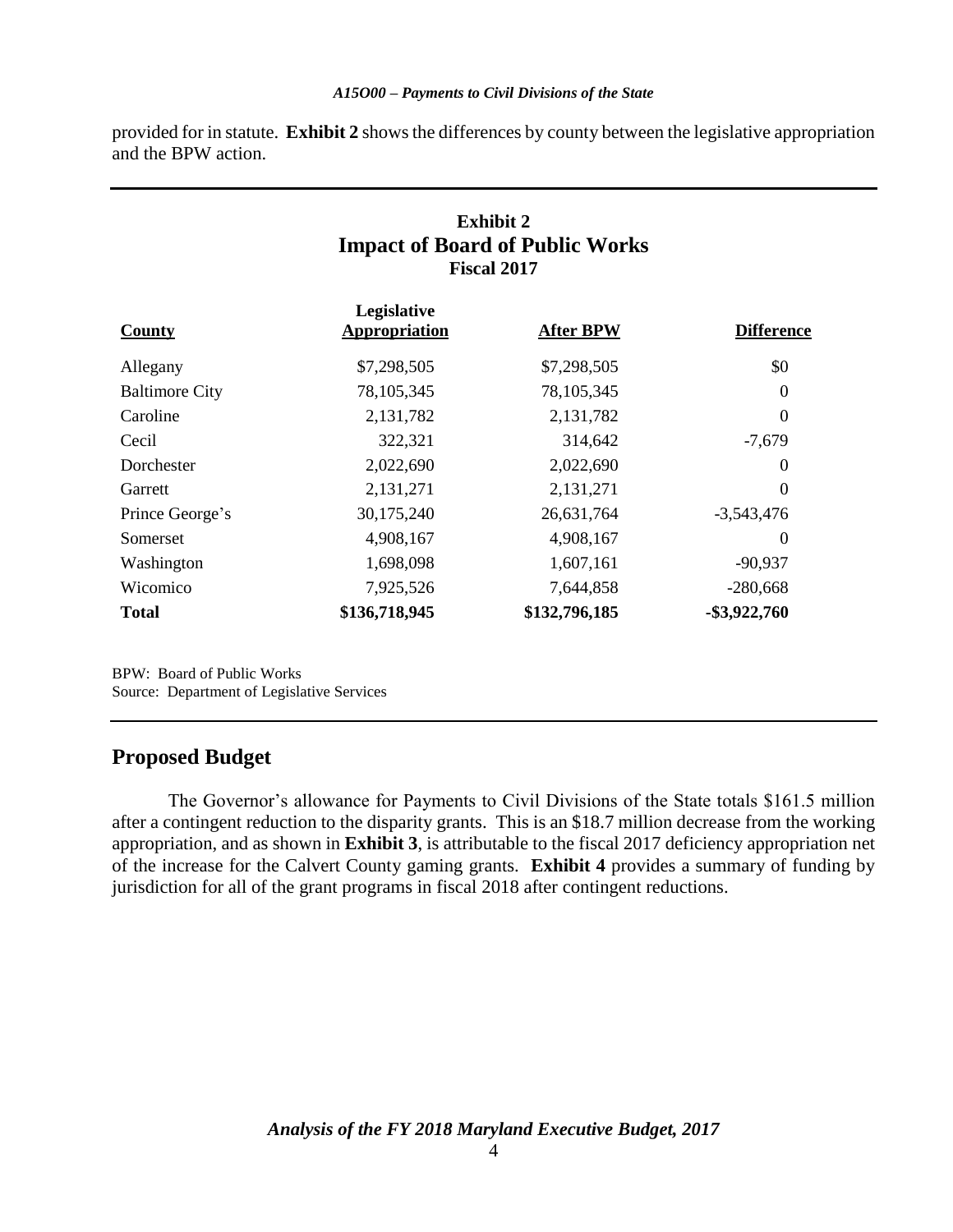#### **Exhibit 3 Proposed Budget Payments to Civil Divisions of the State (\$ in Thousands)**

|                                   | <b>General</b> | <b>Special</b> |              |
|-----------------------------------|----------------|----------------|--------------|
| <b>How Much It Grows:</b>         | <b>Fund</b>    | <b>Fund</b>    | <b>Total</b> |
| Fiscal 2016 Actual                | \$157,479      | \$0            | \$157,479    |
| Fiscal 2017 Working Appropriation | 180,150        | 0              | 180,150      |
| Fiscal 2018 Allowance             | 160,455        | 1,041          | 161,496      |
| Fiscal 2017-2018 Amount Change    | $-$19,695$     | \$1,041        | $-$18,654$   |
| Fiscal 2017-2018 Percent Change   | $-10.9\%$      |                | $-10.4\%$    |

#### **Where It Goes:**

#### **Disparity Grants**

|                      | \$6,062   |
|----------------------|-----------|
|                      | 1,072     |
|                      | 946       |
|                      | 196       |
|                      | 114       |
|                      | 53        |
|                      | $-8.444$  |
| <b>Other Changes</b> |           |
|                      | 1,041     |
|                      | $-19,695$ |
| Total                | -\$18,654 |

Note: Numbers may not sum to total due to rounding.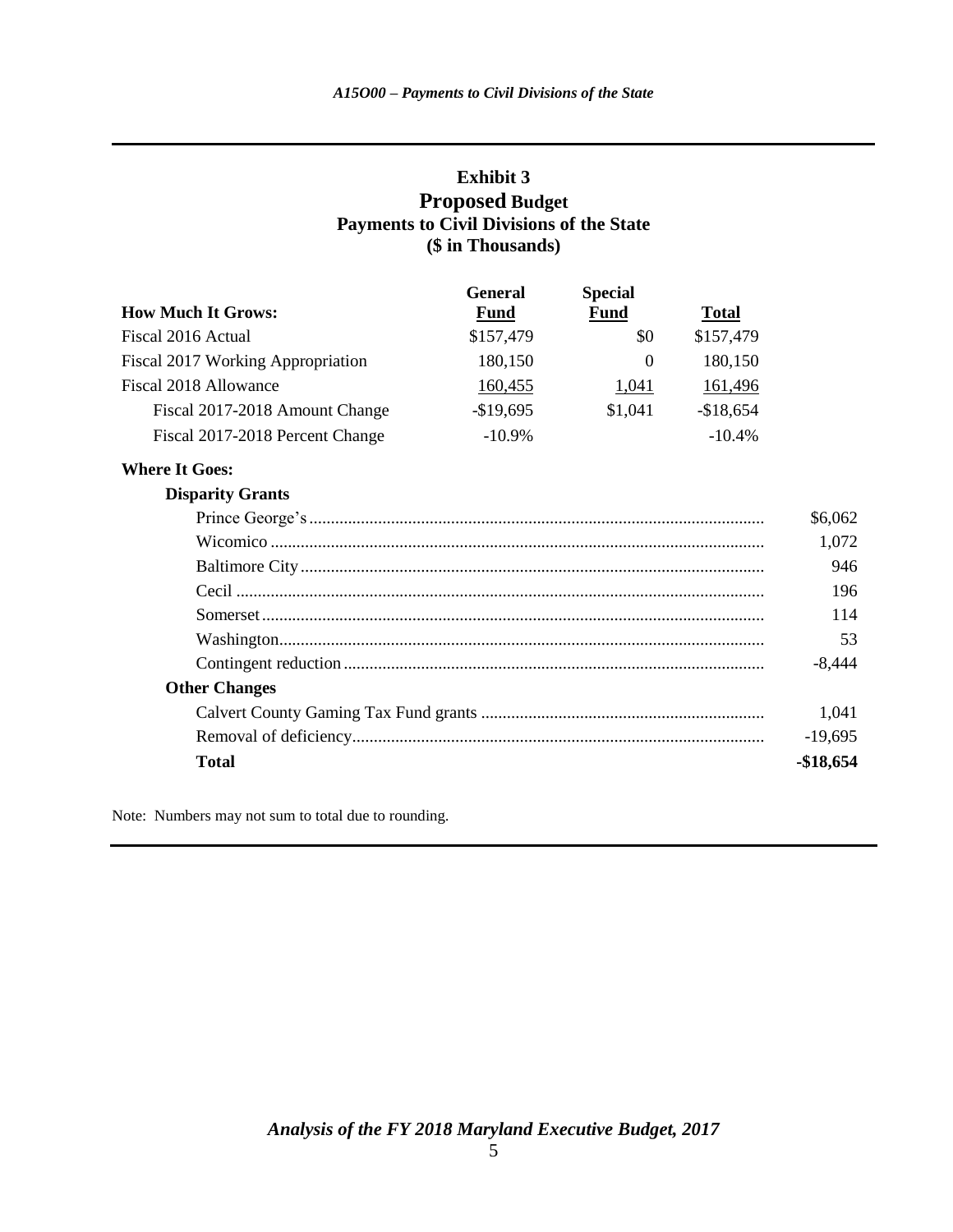#### **Exhibit 4 State Funding for Payments to Civil Divisions Fiscal 2018 (\$ in Thousands)**

|                       |                        | <b>Teacher</b><br><b>Retirement</b> |                                               |              |
|-----------------------|------------------------|-------------------------------------|-----------------------------------------------|--------------|
| <b>County</b>         | <b>Disparity Grant</b> | Supplemental<br>Grant               | <b>Calvert County</b><br><b>Gaming Grants</b> | <b>Total</b> |
| Allegany              | \$7,299                | \$1,632                             |                                               | \$8,931      |
| Anne Arundel          |                        |                                     |                                               |              |
| <b>Baltimore City</b> | 78,105                 | 10,048                              |                                               | 88,153       |
| <b>Baltimore</b>      |                        | 3,000                               |                                               | 3,000        |
| Calvert               |                        |                                     | \$1,041                                       | 1,041        |
| Caroline              | 2,132                  | 685                                 |                                               | 2,817        |
| Carroll               |                        |                                     |                                               |              |
| Cecil                 | 315                    |                                     |                                               | 315          |
| Charles               |                        |                                     |                                               |              |
| Dorchester            | 2,023                  | 309                                 |                                               | 2,332        |
| Frederick             |                        |                                     |                                               |              |
| Garrett               | 2,131                  | 406                                 |                                               | 2,538        |
| Harford               |                        |                                     |                                               |              |
| Howard                |                        |                                     |                                               |              |
| Kent                  |                        |                                     |                                               |              |
| Montgomery            |                        |                                     |                                               |              |
| Prince George's       | 26,632                 | 9,629                               |                                               | 36,260       |
| Queen Anne's          |                        |                                     |                                               |              |
| St. Mary's            |                        |                                     |                                               |              |
| Somerset              | 4,908                  | 382                                 |                                               | 5,290        |
| Talbot                |                        |                                     |                                               |              |
| Washington            | 1,607                  |                                     |                                               | 1,607        |
| Wicomico              | 7,645                  | 1,568                               |                                               | 9,213        |
| Worcester             |                        |                                     |                                               |              |
| <b>Total</b>          | \$132,796              | \$27,659                            | \$1,041                                       | \$161,496    |

Source: Department of Legislative Services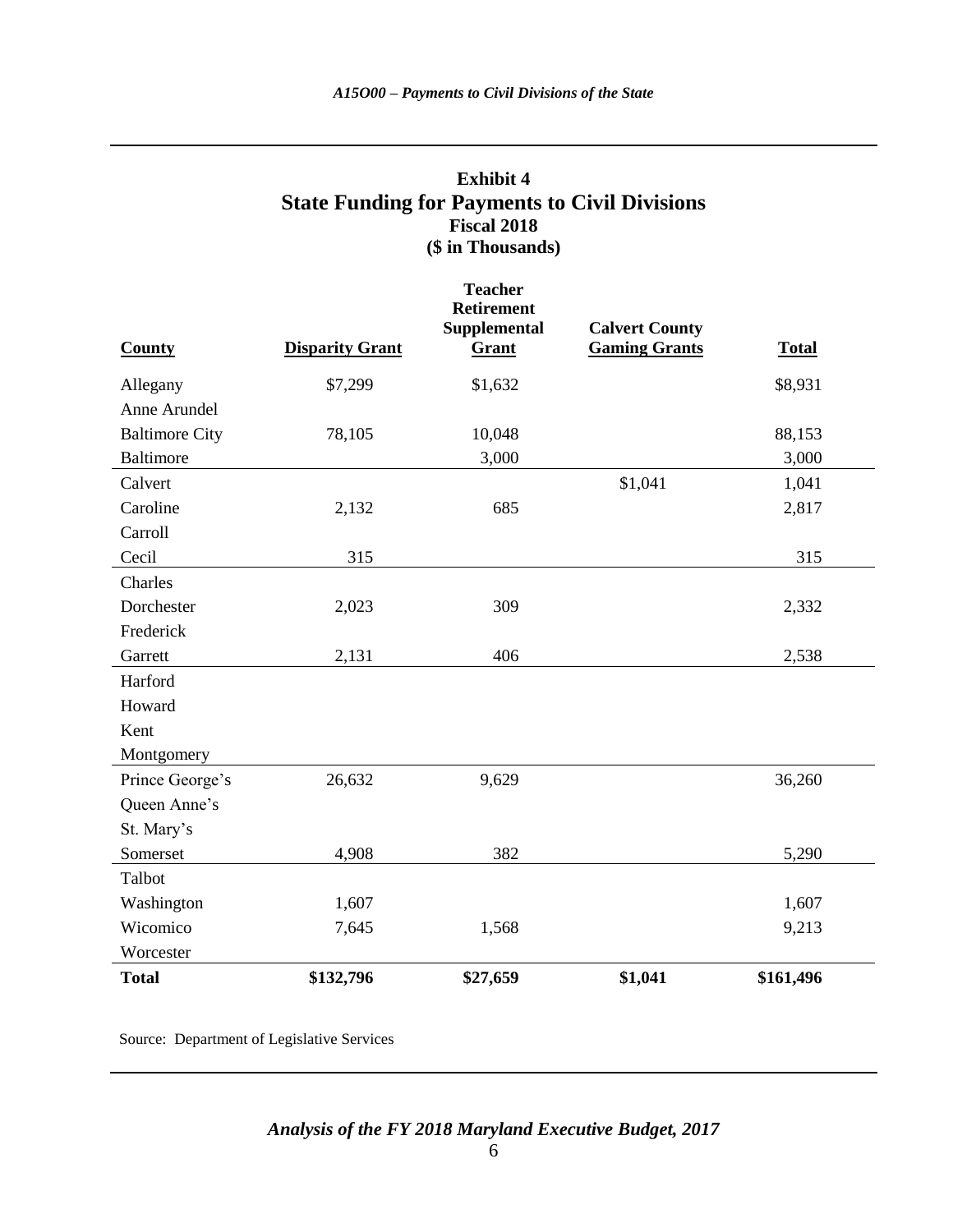## **Disparity Grants**

State funding targeted to the disparity in local income tax capacity is found in Local Government Article, § 16-501. The Disparity Grant Program provides noncategorical State aid to low-wealth jurisdictions for county government purposes. Disparity grants address the difference in the abilities of counties to raise revenues from the local income tax, which for most counties is one of their larger revenue sources.

Counties with per capita income tax revenues less than 75.0% of the statewide average receive grants unless a county has an income tax rate below 2.6%. Under current law, aid received by counties equals the lesser of the dollar amount necessary to raise the county's per capita income tax revenues to 75.0% of the statewide average or the amount received under the cap provisions. The original cap provision did not allow counties to receive an amount higher than what that particular county received from the State in fiscal 2010. However, Chapter 425 of 2013 changed the disparity grant formula cap provisions in order to take into account a local jurisdiction's income tax effort.

Eligible counties, where the amount necessary to raise that county's per capita income tax rate to 75% of the statewide average is more than that county received from the State in fiscal 2010, are set to receive the greater of the dollar amount received from the State in fiscal 2010 or a proportion of the amount necessary to raise the county's per capita income tax revenues to 75% of the statewide average. The proportional amount is based on that particular county's income tax rate, as follows:

- from a tax rate of 2.8% to 2.99%, 20.0% of the uncapped grant amount;
- from a tax rate of 3.0% to 3.19%, 40.0% of the uncapped grant amount; and
- at a tax rate of 3.2% (the maximum), 60.0% of the uncapped grant amount.

Further, Chapter 738 of 2016 increased the proportion that a county with a 3.2% tax rate receives from 60.0% to 67.5% for fiscal 2018 and 2019. The calculation under current law for fiscal 2018 is presented in **Exhibit 5**. For fiscal 2018, Baltimore City and Cecil, Prince George's, Somerset, Washington, and Wicomico counties are receiving increases from the fiscal 2017 grant after BPW actions. For Baltimore City as well as Cecil County, this increase can be explained by the fact that the disparity in the per capita tax yield grew compared to the statewide average, which resulted in an increase in their uncapped grant amount, as seen in **Exhibit 6**. For Prince George's, Somerset, and Wicomico counties, the increase for fiscal 2018 is mostly attributable to the impact of Chapter 738. And for Washington County, the increase is largely due to the restoration of the BPW reduction.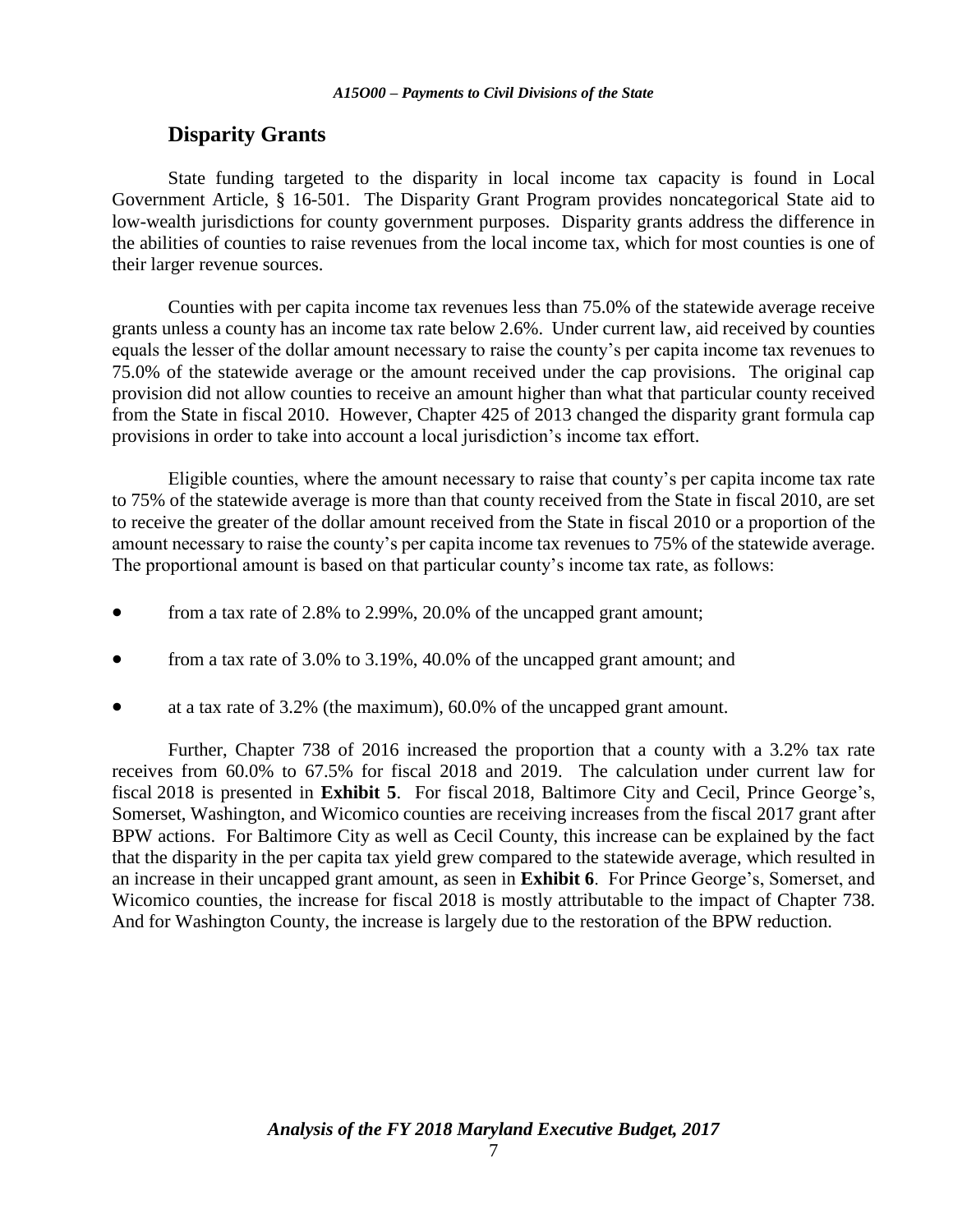### **Exhibit 5 Disparity Grant Calculation Fiscal 2018**

|                 |                       |                                | <b>Adjusted</b>                      |                            |                 |                           |                      | <b>Projected Grant</b>              |                          |                         |
|-----------------|-----------------------|--------------------------------|--------------------------------------|----------------------------|-----------------|---------------------------|----------------------|-------------------------------------|--------------------------|-------------------------|
|                 |                       |                                | <b>Income</b>                        | Per                        | Per             |                           | <b>Uncapped</b>      | With Cap and                        | <b>Difference</b>        | Piggyback               |
| Analysis        | <b>County</b>         | Population<br><b>July 2015</b> | <b>Tax Revenues</b><br>Tax Year 2015 | Capita<br><b>Tax Yield</b> | Capita<br>Grant | Cap<br><b>Fiscal 2010</b> | <b>Grant</b><br>2018 | <b>Floors</b><br><b>Fiscal 2018</b> | to<br><b>Fiscal 2017</b> | <b>Calendar</b><br>2017 |
| of the          | Allegany              | 72,528                         | \$22,816,021                         | \$314.58                   | \$180.10        | \$7,298,505               | \$13,061,991         | \$7,298,505                         | \$0                      | 3.05%                   |
|                 | Anne Arundel          | 564,195                        | 432,462,666                          | 766.51                     | 0.00            | $\theta$                  | $\theta$             | $\Omega$                            | $\Omega$                 | 2.50%                   |
| ИY              | <b>Baltimore City</b> | 621,849                        | 226,162,437                          | 363.69                     | 130.98          | 79,051,790                | 81,452,628           | 79,051,790                          | 946,445                  | 3.20%                   |
| 2018 Maryland   | Baltimore             | 831,128                        | 557,409,238                          | 670.67                     | 0.00            | $\mathbf{0}$              | $\Omega$             | $\overline{0}$                      | $\mathbf{0}$             | 2.83%                   |
|                 | Calvert               | 90,595                         | 63,010,542                           | 695.52                     | $0.00\,$        | $\Omega$                  | $\Omega$             | $\Omega$                            | $\overline{0}$           | 3.00%                   |
|                 | Caroline              | 32,579                         | 11,639,049                           | 357.26                     | 137.42          | 2,131,782                 | 4,477,067            | 2,131,782                           | $\mathbf{0}$             | 2.73%                   |
| $\infty$        | Carroll               | 167,627                        | 118,888,642                          | 709.25                     | $0.00\,$        | $\Omega$                  | $\theta$             | $\Omega$                            | $\Omega$                 | 3.03%                   |
|                 | Cecil                 | 102,382                        | 48,091,721                           | 469.73                     | 24.95           | $\Omega$                  | 2,554,409            | 510,882                             | 196,240                  | 2.80%                   |
|                 | Charles               | 156,118                        | 89,660,100                           | 574.31                     | $0.00\,$        | $\Omega$                  | $\theta$             | $\Omega$                            | $\mathbf{0}$             | 3.03%                   |
|                 | Dorchester            | 32,384                         | 11,216,979                           | 346.37                     | 148.30          | 2,022,690                 | 4,802,675            | 2,022,690                           | $\boldsymbol{0}$         | 2.62%                   |
|                 | Frederick             | 245,322                        | 168,978,255                          | 688.80                     | $0.00\,$        | $\mathbf{0}$              | $\mathbf{0}$         | $\Omega$                            | $\boldsymbol{0}$         | 2.96%                   |
|                 | Garrett               | 29,460                         | 11,263,559                           | 382.33                     | 112.34          | 2,131,271                 | 3,309,657            | 2,131,271                           | $\boldsymbol{0}$         | 2.65%                   |
| <b>Budget</b> , | Harford               | 250,290                        | 162,423,933                          | 648.94                     | 0.00            | $\Omega$                  | $\Omega$             | $\Omega$                            | $\overline{0}$           | 3.06%                   |
|                 | Howard                | 313,414                        | 308,362,039                          | 983.88                     | 0.00            | $\Omega$                  | $\Omega$             | $\Omega$                            | $\mathbf{0}$             | 3.20%                   |
| 701<br>Ñ.       | Kent                  | 19,787                         | 10,739,816                           | 542.77                     | 0.00            | $\Omega$                  | $\Omega$             | $\Omega$                            | $\overline{0}$           | 2.85%                   |
|                 | Montgomery            | 1,040,116                      | 1,046,961,701                        | 1,006.58                   | $0.00\,$        | $\Omega$                  | $\Omega$             | $\Omega$                            | $\Omega$                 | 3.20%                   |
|                 | Prince George's       | 909,535                        | 401,492,156                          | 441.43                     | 53.25           | 21,694,767                | 48,434,865           | 32,693,534                          | 6,061,770                | 3.20%                   |
|                 | Queen Anne's          | 48,904                         | 34,128,369                           | 697.86                     | 0.00            | $\Omega$                  | $\Omega$             | $\Omega$                            | $\mathbf{0}$             | 3.20%                   |
|                 | St. Mary's            | 111,413                        | 67,861,825                           | 609.10                     | 0.00            | $\Omega$                  | $\Omega$             | $\Omega$                            | $\Omega$                 | 3.00%                   |
|                 | Somerset              | 25,768                         | 5,306,495                            | 205.93                     | 288.74          | 4,908,167                 | 7,440,370            | 5,022,250                           | 114,083                  | 3.20%                   |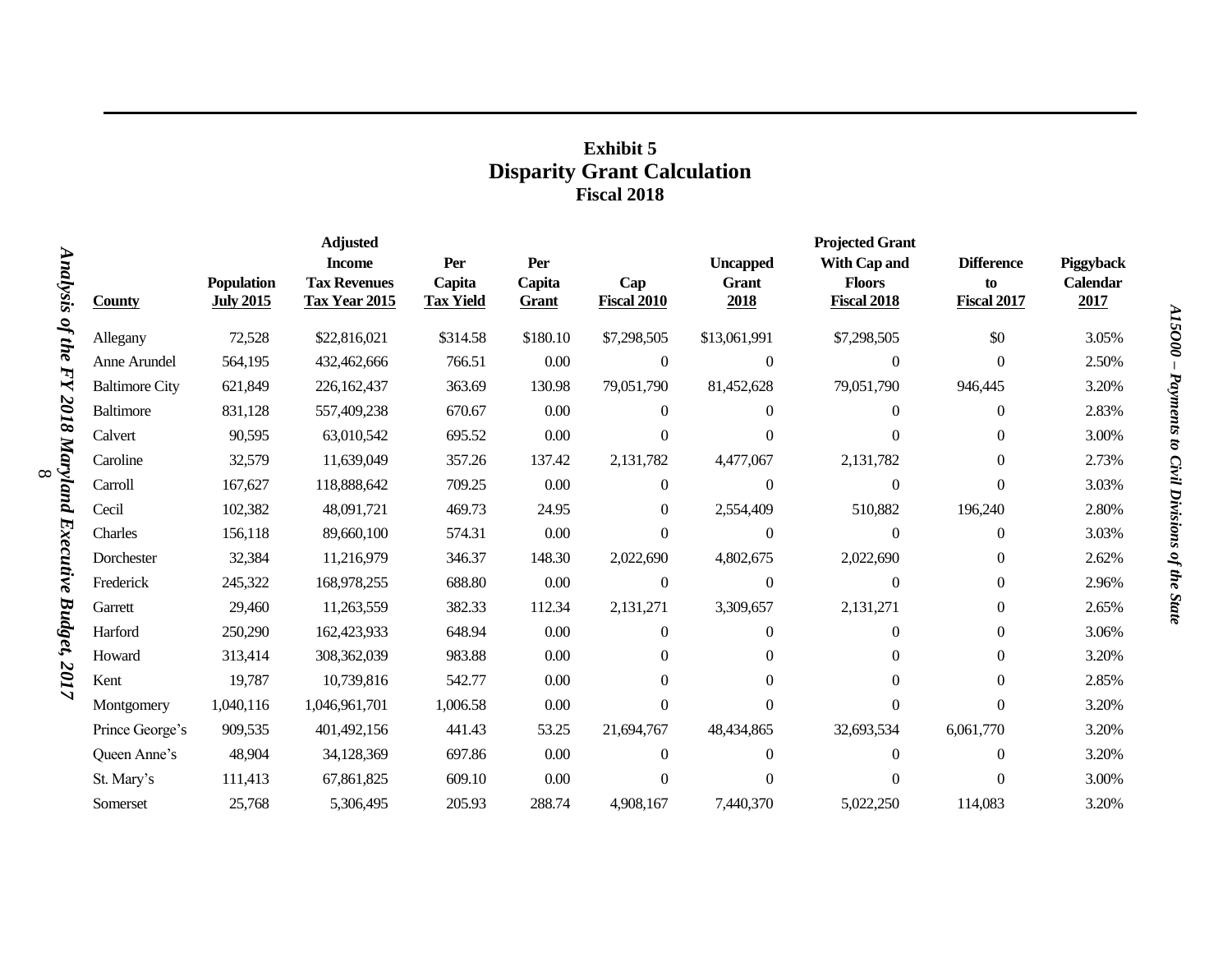|               |                                       | <b>Adjusted</b>                             |                            |                        |                           |                      | <b>Projected Grant</b>              |                          |                         |
|---------------|---------------------------------------|---------------------------------------------|----------------------------|------------------------|---------------------------|----------------------|-------------------------------------|--------------------------|-------------------------|
|               |                                       | <b>Income</b>                               | Per                        | Per                    |                           | <b>Uncapped</b>      | With Cap and                        | <b>Difference</b>        | <b>Piggyback</b>        |
| <b>County</b> | <b>Population</b><br><b>July 2015</b> | <b>Tax Revenues</b><br><b>Tax Year 2015</b> | Capita<br><b>Tax Yield</b> | Capita<br><b>Grant</b> | Cap<br><b>Fiscal 2010</b> | <b>Grant</b><br>2018 | <b>Floors</b><br><b>Fiscal 2018</b> | to<br><b>Fiscal 2017</b> | <b>Calendar</b><br>2017 |
| Talbot        | 37,512                                | 28,737,143                                  | 766.08                     | 0.00                   | $\overline{0}$            |                      | $\theta$                            | 0                        | 2.40%                   |
| Washington    | 149,585                               | 65,695,923                                  | 439.19                     | 55.49                  | 0                         | 8.300.496            | 1,660,099                           | 52,938                   | 2.80%                   |
| Wicomico      | 102,370                               | 37,726,219                                  | 368.53                     | 126.15                 | 2,197,041                 | 12,913,975           | 8,716,933                           | 1,072,075                | 3.20%                   |
| Worcester     | 51,540                                | 30,611,661                                  | 593.94                     | 0.00                   | $\overline{0}$            |                      | $\boldsymbol{0}$                    | 0                        | 1.75%                   |
| <b>Total</b>  | 6,006,401                             | \$3,961,646,491                             | \$659.57                   | \$0.00                 | \$121,436,013             | \$186,748,133        | \$141,239,736                       | \$8,443,551              |                         |
|               |                                       | Target (0.75%)                              | \$494.68                   |                        |                           |                      |                                     |                          |                         |

Source: Department of Legislative Services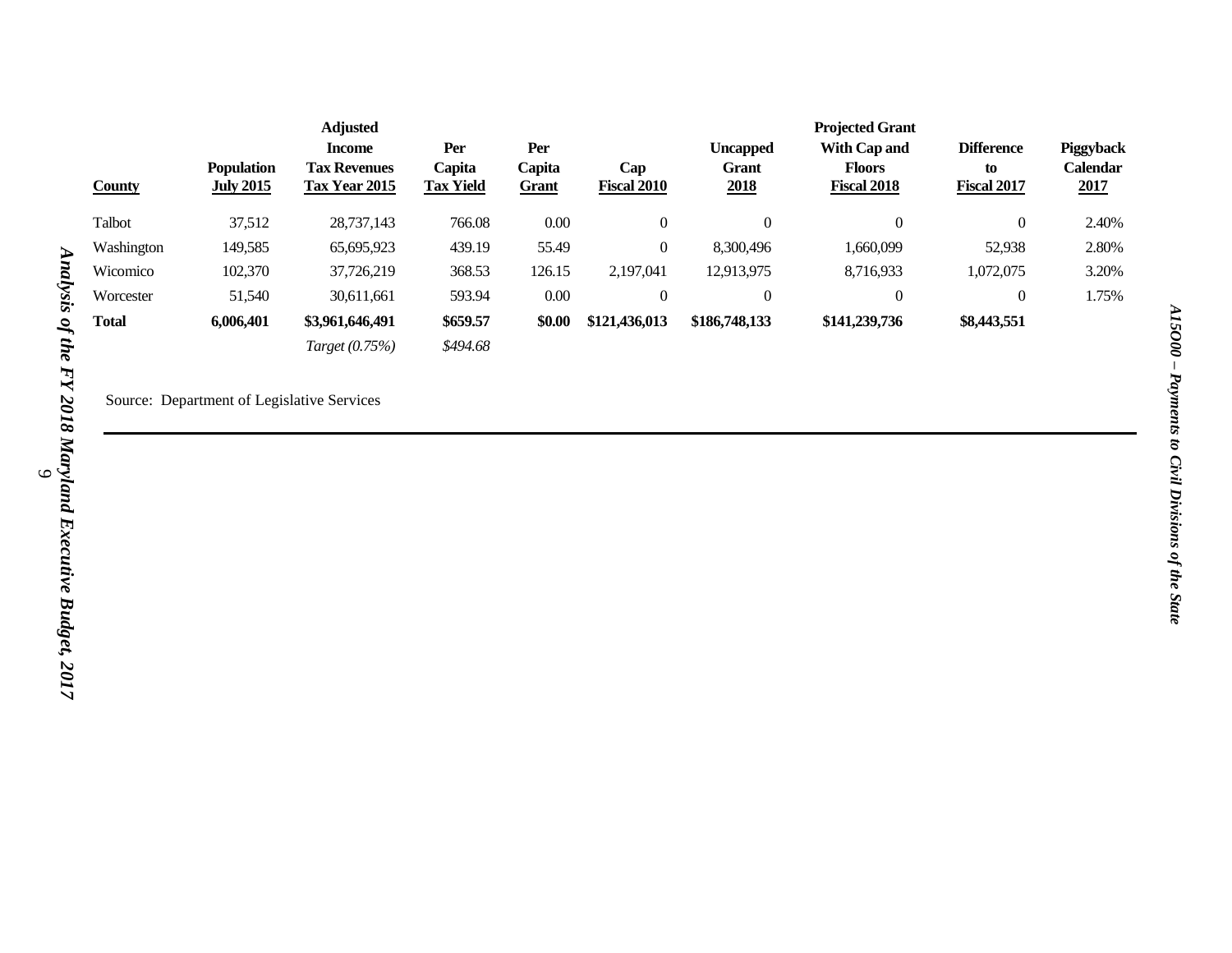| County                | <b>Uncapped Grant</b><br>2017 | <b>Uncapped Grant</b><br>2018 | <b>Uncapped Grant</b><br><b>Difference</b><br>2017-2018 | Foregone<br><b>Amount 2018</b> |
|-----------------------|-------------------------------|-------------------------------|---------------------------------------------------------|--------------------------------|
| Allegany              | \$12,514,179                  | \$13,061,991                  | \$547,812                                               | \$5,763,486                    |
| <b>Baltimore City</b> | 78, 105, 345                  | 81,452,628                    | 3,347,283                                               | 2,400,838                      |
| Caroline              | 4,491,232                     | 4,477,067                     | $-14,165$                                               | 2,345,285                      |
| Cecil                 | 1,611,607                     | 2,554,409                     | 942,803                                                 | 2,043,527                      |
| Dorchester            | 4,858,363                     | 4,802,675                     | $-55,688$                                               | 2,779,985                      |
| Garrett               | 3,317,473                     | 3,309,657                     | $-7,816$                                                | 1,178,386                      |
| Prince George's       | 50,292,066                    | 48,434,865                    | $-1,857,202$                                            | 15,741,331                     |
| Somerset              | 7,244,218                     | 7,440,370                     | 196,152                                                 | 2,418,120                      |
| Washington            | 8,490,491                     | 8,300,496                     | $-189,995$                                              | 6,640,397                      |
| Wicomico              | 13,209,210                    | 12,913,975                    | $-295,235$                                              | 4,197,042                      |
| <b>Total</b>          | \$184,134,184                 | \$186,748,133                 | \$2,613,950                                             | \$45,508,398                   |

#### **Exhibit 6 Effect of the Cap Provisions Fiscal 2017-2018**

Source: Department of Legislative Services

As further seen in Exhibit 6, the current cap provisions continue to have a significant effect upon reducing spending in the allowance. For fiscal 2018, the current cap provisions combined to reduce spending in the allowance by \$45.5 million since every eligible county in fiscal 2018 has an uncapped grant amount higher than the cap provisions.

A comparison of the year-over-year changes in each of the individual components that affect the grant's formula can be found in the appendices. **Appendix 3** contains population data, **Appendix 4** contains adjusted income tax wealth data, and **Appendix 5** provides income tax wealth per capita data.

#### **Cost Containment**

The Governor's proposed cost containment for fiscal 2018, as reflected in the contingent reduction as well as the Budget Reconciliation and Financing Act of 2017 (BRFA) as introduced, is to eliminate the changes enacted by Chapter 738 and further flat fund all counties back to the level they will receive in fiscal 2017 after the BPW reduction. The BRFA also generates fiscal 2019 savings by repealing Chapter 738. The impact of these cost containment actions are displayed in **Exhibit 7**.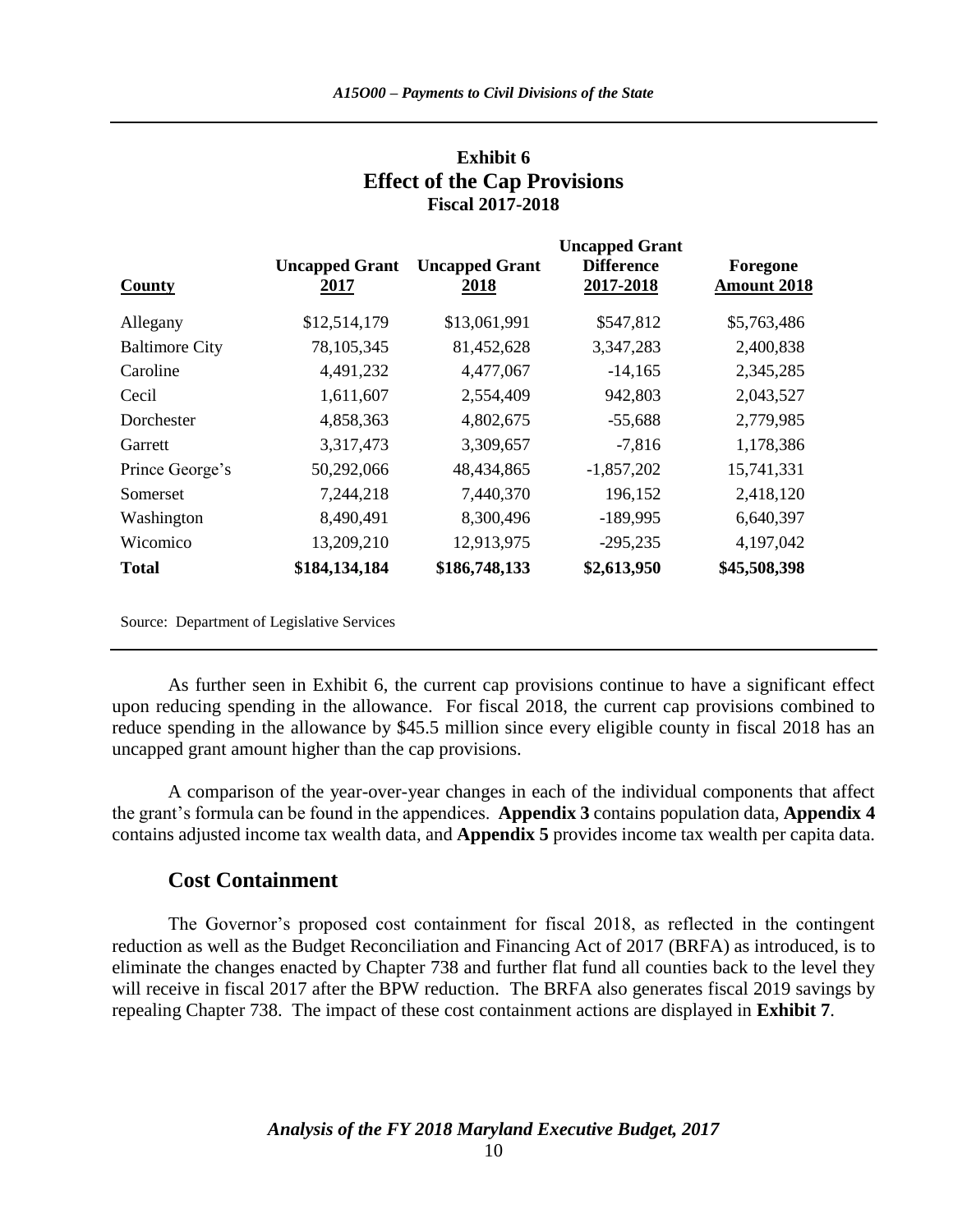## **Exhibit 7 Impact of BRFA Actions Fiscal 2018-2019**

#### **Fiscal 2018 Fiscal 2019**

|                       |                  | <b>After Contingent</b> |                   |                        |                   |                   |
|-----------------------|------------------|-------------------------|-------------------|------------------------|-------------------|-------------------|
| <b>County</b>         | <b>Allowance</b> | <b>Reduction</b>        | <b>Difference</b> | <b>Projected Grant</b> | <b>After BRFA</b> | <b>Difference</b> |
| Allegany              | \$7,298,505      | \$7,298,505             | \$0               | \$7,298,505            | \$7,298,505       | \$0               |
| <b>Baltimore City</b> | 79,051,790       | 78,105,345              | 946,445           | 76,084,991             | 76,084,991        | $\boldsymbol{0}$  |
| Caroline              | 2,131,782        | 2,131,782               | $\theta$          | 2,131,782              | 2,131,782         | $\boldsymbol{0}$  |
| Cecil                 | 510,882          | 314,642                 | 196,240           | 318,418                | 318,418           | $\boldsymbol{0}$  |
| Dorchester            | 2,022,690        | 2,022,690               | 0                 | 2,022,690              | 2,022,690         | $\mathbf{0}$      |
| Garrett               | 2,131,271        | 2,131,271               | $\overline{0}$    | 2,131,271              | 2,131,271         | $\boldsymbol{0}$  |
| Prince George's       | 32,693,534       | 26,631,764              | 6,061,770         | 34,470,627             | 30,640,557        | 3,830,070         |
| Somerset              | 5,022,250        | 4,908,167               | 114,083           | 4,993,555              | 4,908,167         | 85,388            |
| Washington            | 1,660,099        | 1,607,161               | 52,938            | 1,462,415              | 1,462,415         | $\theta$          |
| Wicomico              | 8,716,933        | 7,644,858               | 1,072,075         | 8,395,179              | 7,462,382         | 932,798           |
| <b>Total</b>          | \$141,239,736    | \$132,796,185           | \$8,443,551       | \$139,309,433          | \$134,461,177     | \$4,848,256       |
|                       |                  |                         |                   |                        |                   |                   |

BRFA: Budget Reconciliation and Financing Act

Source: Department of Legislative Services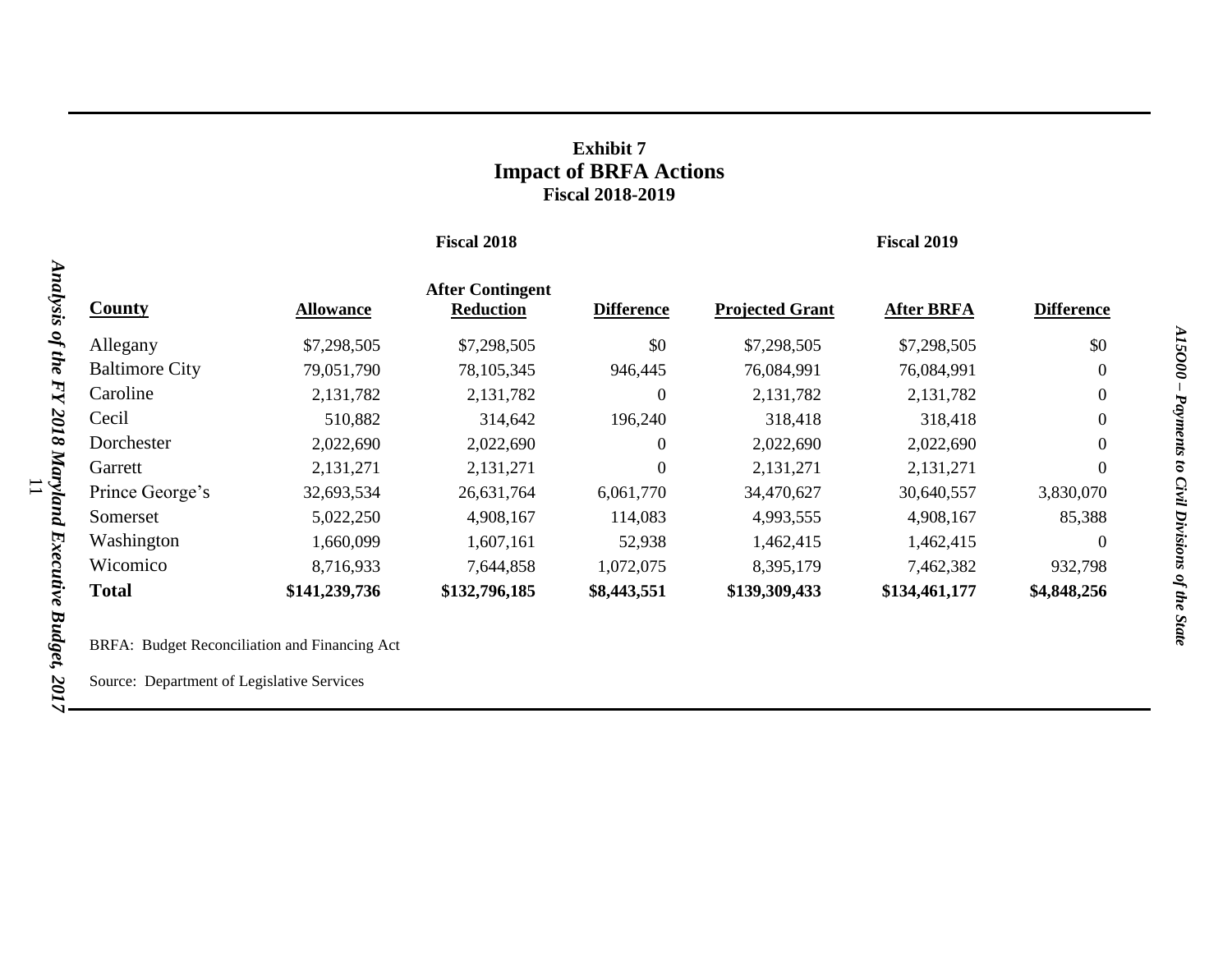# *Recommended Actions*

1. Concur with Governor's allowance.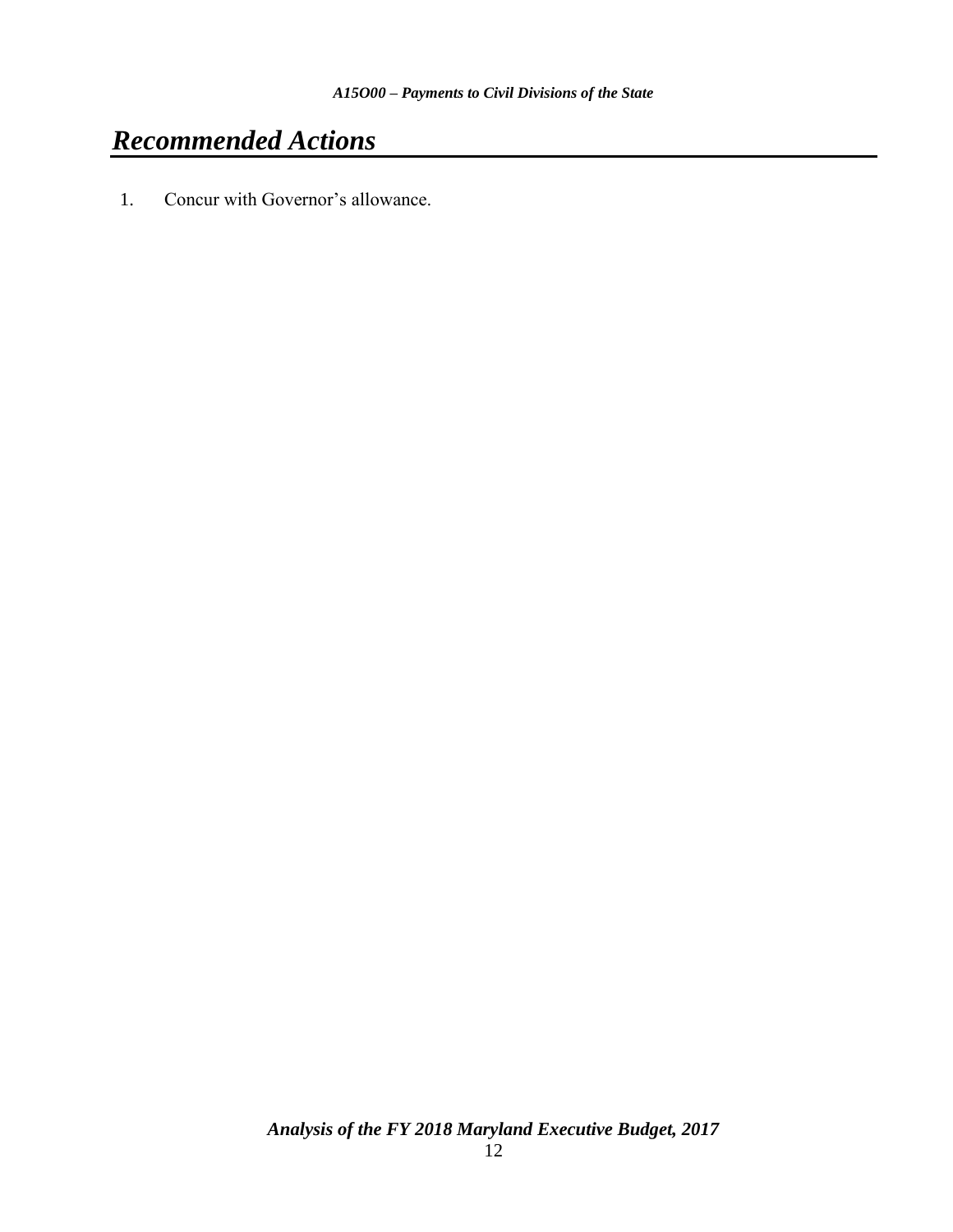#### **Appendix 1 Current and Prior Year Budgets Payments to Civil Divisions of the State (\$ in Thousands)**

|                                        | General<br><b>Fund</b> | <b>Special</b><br><b>Fund</b> | <b>Federal</b><br><b>Fund</b> | Reimb.<br><b>Fund</b> | <b>Total</b>     |
|----------------------------------------|------------------------|-------------------------------|-------------------------------|-----------------------|------------------|
| <b>Fiscal 2016</b>                     |                        |                               |                               |                       |                  |
| Legislative<br>Appropriation           | \$157,479              | \$0                           | \$0                           | \$0                   | \$157,479        |
| Deficiency<br>Appropriation            | $\overline{0}$         | $\overline{0}$                | $\boldsymbol{0}$              | $\mathbf{0}$          | $\overline{0}$   |
| <b>Budget</b><br>Amendments            | $\boldsymbol{0}$       | $\overline{0}$                | $\boldsymbol{0}$              | $\overline{0}$        | $\boldsymbol{0}$ |
| Reversions and<br>Cancellations        | $\boldsymbol{0}$       | $\overline{0}$                | $\boldsymbol{0}$              | $\boldsymbol{0}$      | $\boldsymbol{0}$ |
| <b>Actual</b><br><b>Expenditures</b>   | \$157,479              | \$0                           | \$0                           | \$0                   | \$157,479        |
| <b>Fiscal 2017</b>                     |                        |                               |                               |                       |                  |
| Legislative<br>Appropriation           | \$164,378              | \$0                           | \$0                           | \$0                   | \$164,378        |
| Cost<br>Containment                    | $-3,923$               | $\boldsymbol{0}$              | $\boldsymbol{0}$              | $\boldsymbol{0}$      | $-3,923$         |
| <b>Budget</b><br>Amendments            | $\boldsymbol{0}$       | $\overline{0}$                | $\boldsymbol{0}$              | $\mathbf{0}$          | $\boldsymbol{0}$ |
| <b>Working</b><br><b>Appropriation</b> | \$160,455              | \$0                           | \$0                           | \$0                   | \$160,455        |

Note: Does not include targeted reversions, deficiencies, and contingent reductions. Numbers may not sum to total due to rounding.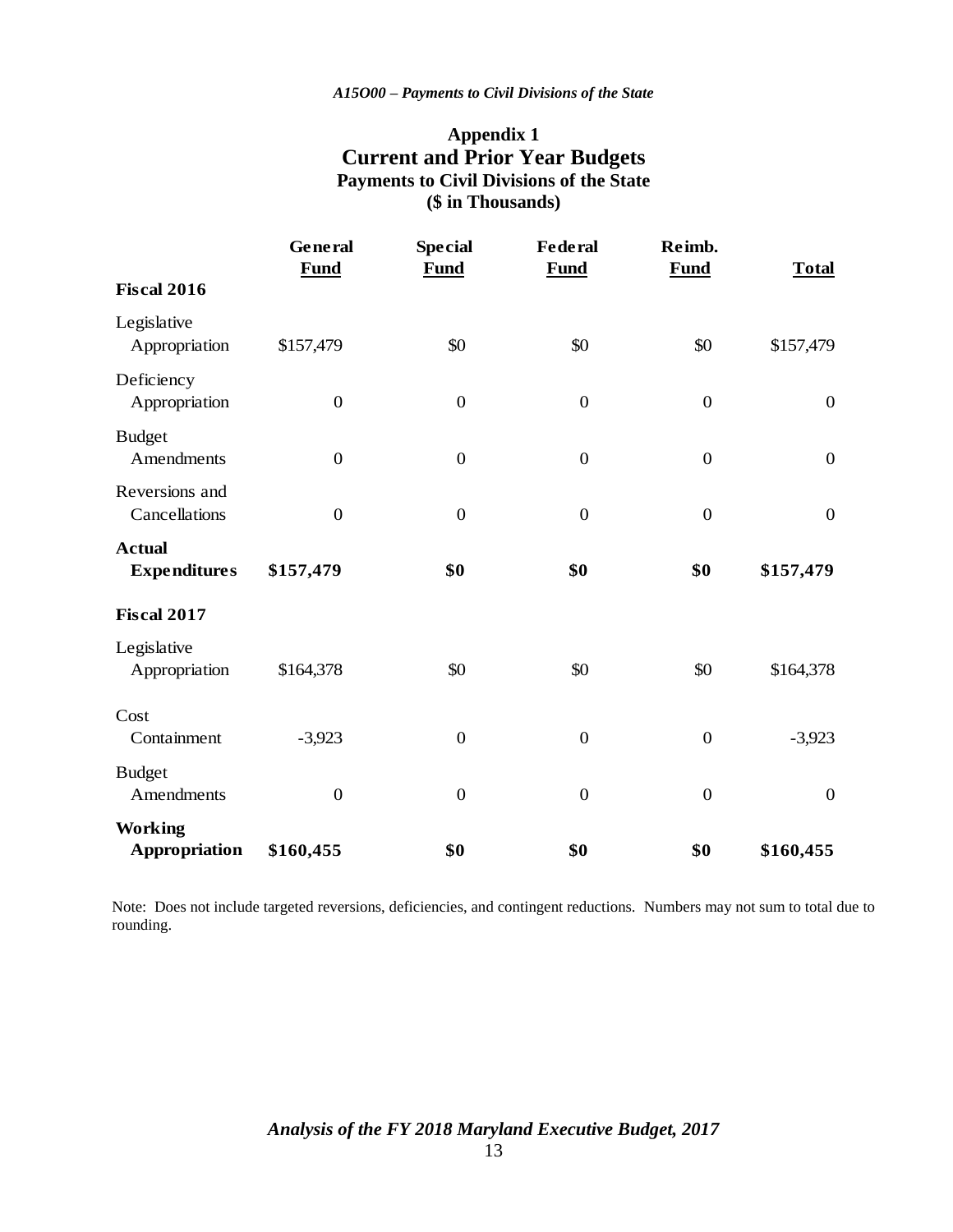#### **Fiscal 2017**

To date, the only change to the working appropriation is the reduction of \$3,922,760 in general funds from the Disparity Grant Program, which was withdrawn by the Board of Public Works for cost containment purposes.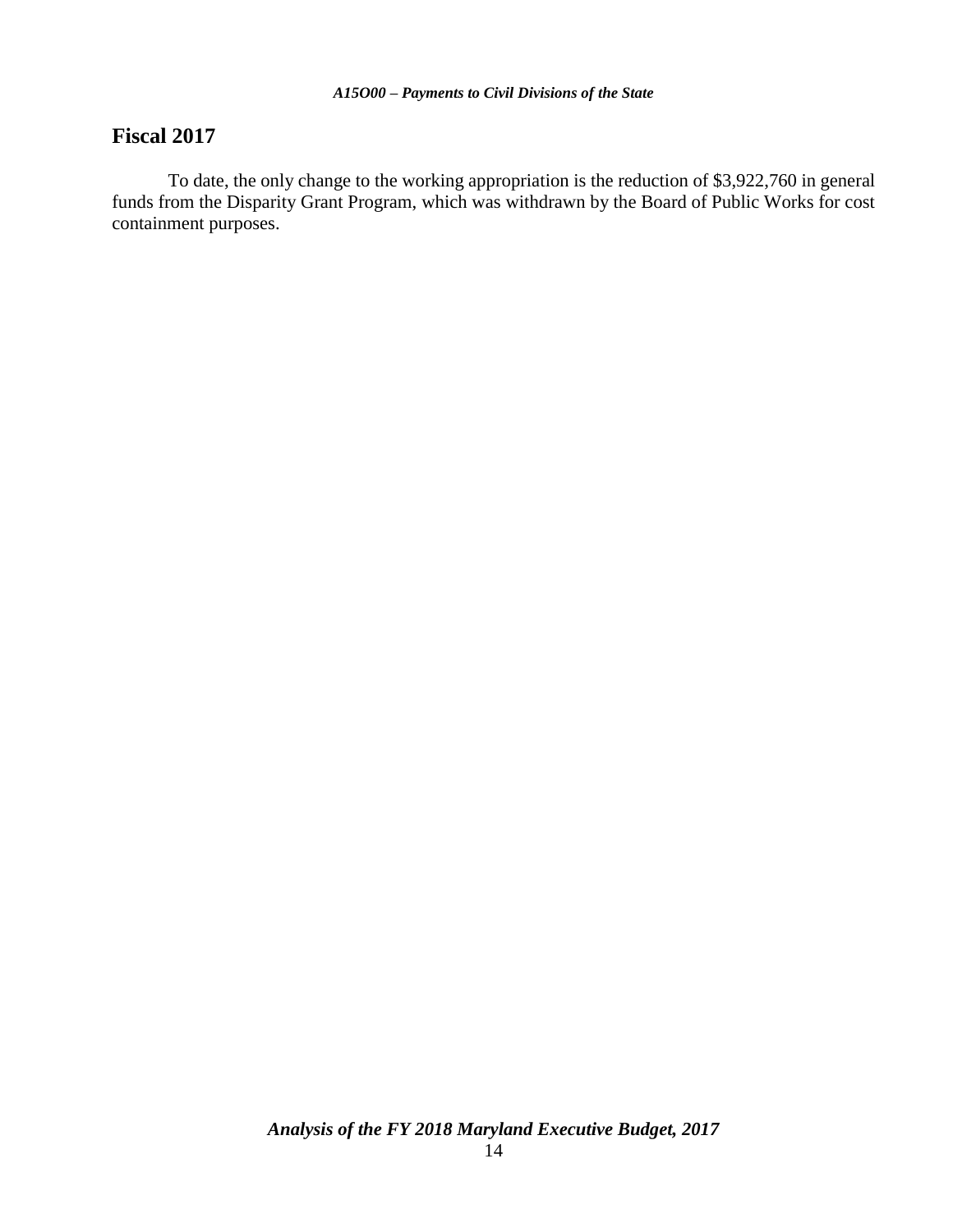#### **Appendix 2 Local Retirement Administrative Fee Assistance Deficiency Fiscal 2017**

| <b>County</b>         | 2017         |
|-----------------------|--------------|
| Allegany              | \$333,051    |
| Anne Arundel          | 1,705,889    |
| <b>Baltimore City</b> | 1,278,995    |
| <b>Baltimore</b>      | 1,888,970    |
| Calvert               | 337,310      |
| Caroline              | 149,836      |
| Carroll               | 608,454      |
| Cecil                 | 399,824      |
| Charles               | 520,578      |
| Dorchester            | 171,555      |
| Frederick             | 971,903      |
| Garrett               | 130,047      |
| Harford               | 1,071,011    |
| Howard                | 1,342,595    |
| Kent                  | 89,491       |
| Montgomery            | 2,972,781    |
| Prince George's       | 3,501,081    |
| Queen Anne's          | 262,532      |
| St. Mary's            | 412,715      |
| Somerset              | 117,095      |
| Talbot                | 145,965      |
| Washington            | 562,793      |
| Wicomico              | 427,405      |
| Worcester             | 293,306      |
| <b>Total</b>          | \$19,695,182 |

Note: These allocations are based on the county of the recipient. Funding within each jurisdiction is divided up among local boards of education, community colleges, and other county and municipal government units.

Source: Department of Budget and Management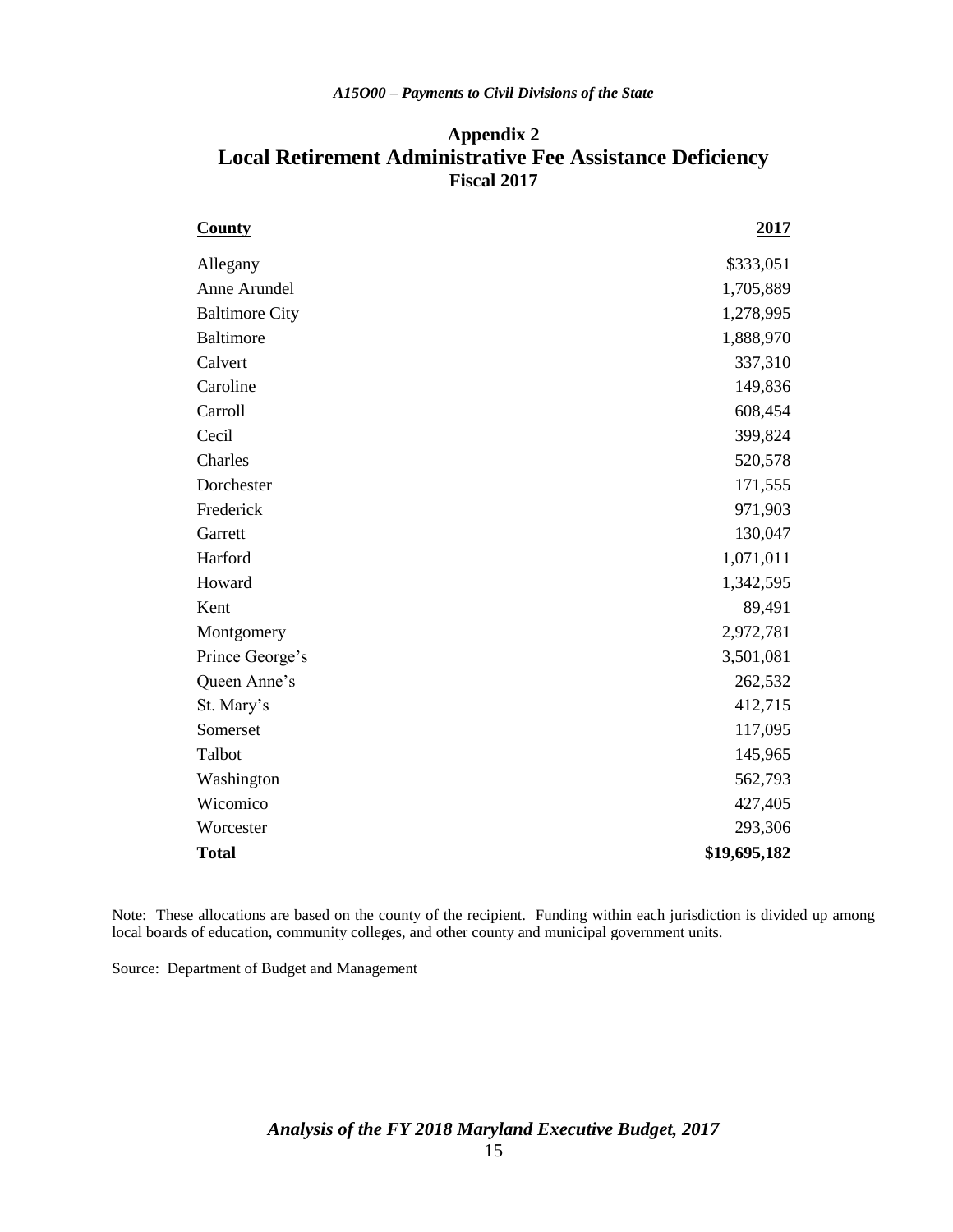## **Appendix 3 Disparity Grant Calculation Change in Population by Jurisdiction**

|                        | <b>Population</b> | Population       | <b>Change</b> | % Change  |
|------------------------|-------------------|------------------|---------------|-----------|
| <b>County</b>          | <b>July 2014</b>  | <b>July 2015</b> | 2014-2015     | 2014-2015 |
| <b>Allegany</b>        | 72,952            | 72,528           | $-424$        | $-0.6\%$  |
| Anne Arundel           | 560,133           | 564,195          | 4,062         | 0.7%      |
| <b>Baltimore City</b>  | 622,793           | 621,849          | $-944$        | $-0.2%$   |
| <b>Baltimore</b>       | 826,925           | 831,128          | 4,203         | 0.5%      |
| Calvert                | 90,613            | 90,595           | $-18$         | $0.0\%$   |
| <b>Caroline</b>        | 32,538            | 32,579           | 41            | $0.1\%$   |
| Carroll                | 167,830           | 167,627          | $-203$        | $-0.1%$   |
| <b>Cecil</b>           | 102,383           | 102,382          | $-1$          | $0.0\%$   |
| Charles                | 154,747           | 156,118          | 1,371         | 0.9%      |
| <b>Dorchester</b>      | 32,578            | 32,384           | $-194$        | $-0.6\%$  |
| Frederick              | 243,675           | 245,322          | 1,647         | 0.7%      |
| <b>Garrett</b>         | 29,679            | 29,460           | $-219$        | $-0.7\%$  |
| Harford                | 250,105           | 250,290          | 185           | 0.1%      |
| Howard                 | 309,284           | 313,414          | 4,130         | 1.3%      |
| Kent                   | 19,820            | 19,787           | $-33$         | $-0.2%$   |
| Montgomery             | 1,030,447         | 1,040,116        | 9,669         | 0.9%      |
| <b>Prince George's</b> | 904,430           | 909,535          | 5,105         | $0.6\%$   |
| Queen Anne's           | 48,804            | 48,904           | 100           | 0.2%      |
| St. Mary's             | 110,382           | 111,413          | 1,031         | 0.9%      |
| <b>Somerset</b>        | 25,859            | 25,768           | $-91$         | $-0.4%$   |
| Talbot                 | 37,643            | 37,512           | $-131$        | $-0.3%$   |
| Washington             | 149,573           | 149,585          | 12            | $0.0\%$   |
| Wicomico               | 101,539           | 102,370          | 831           | 0.8%      |
| Worcester              | 51,675            | 51,540           | $-135$        | $-0.3%$   |
| <b>Total</b>           | 5,976,407         | 6,006,401        | 29,994        | 0.5%      |

Note: Bold indicates disparity grant recipients.

Source: Department of Budget and Management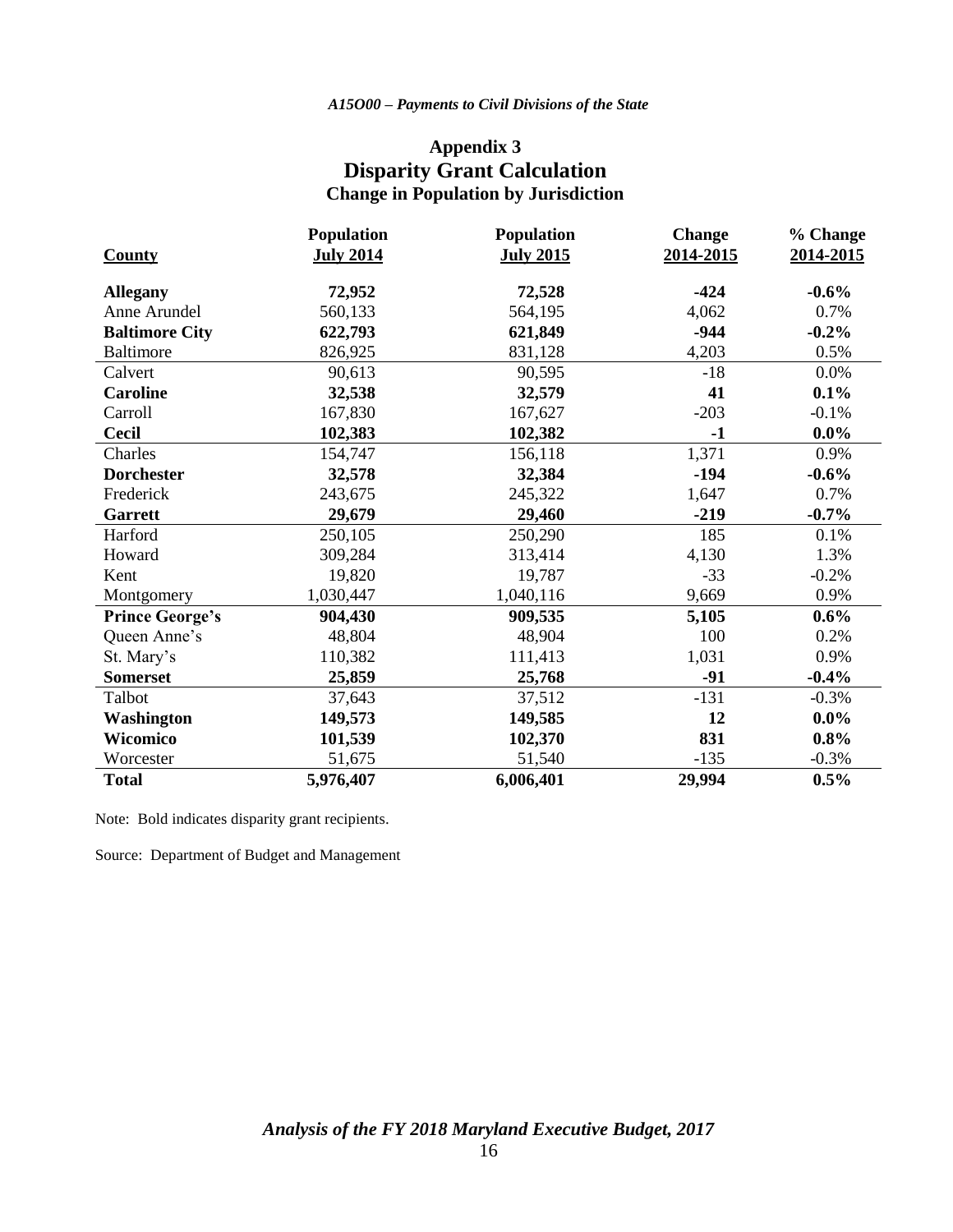#### *A15O00 – Payments to Civil Divisions of the State*

#### **Appendix 4 Disparity Grant Calculation Change in Adjusted Income Tax Revenues\* Tax Year 2014-2015**

|                        | <b>Adjusted Income</b> | <b>Adjusted Income</b> |               |           |
|------------------------|------------------------|------------------------|---------------|-----------|
|                        | <b>Tax Revenues</b>    | <b>Tax Revenues</b>    | \$ Change     | % Change  |
| County                 | 2014                   | 2015                   | 2014-2015     | 2014-2015 |
| <b>Allegany</b>        | \$22,651,543           | \$22,816,021           | \$164,478     | $0.7\%$   |
| Anne Arundel           | 411,790,590            | 432,462,666            | 20,672,076    | 5.0%      |
| <b>Baltimore City</b>  | 222,105,276            | 226,162,437            | 4,057,160     | 1.8%      |
| <b>Baltimore</b>       | 552,995,406            | 557,409,238            | 4,413,832     | 0.8%      |
| Calvert                | 60,234,484             | 63,010,542             | 2,776,058     | 4.6%      |
| <b>Caroline</b>        | 11,193,359             | 11,639,049             | 445,691       | 4.0%      |
| Carroll                | 113,559,457            | 118,888,642            | 5,329,185     | 4.7%      |
| <b>Cecil</b>           | 47,741,010             | 48,091,721             | 350,711       | 0.7%      |
| Charles                | 89,465,255             | 89,660,100             | 194,846       | 0.2%      |
| <b>Dorchester</b>      | 10,845,509             | 11,216,979             | 371,470       | 3.4%      |
| Frederick              | 161,838,273            | 168,978,255            | 7,139,982     | 4.4%      |
| Garrett                | 10,988,968             | 11,263,559             | 274,591       | 2.5%      |
| Harford                | 155,592,743            | 162,423,933            | 6,831,190     | 4.4%      |
| Howard                 | 297,963,212            | 308,362,039            | 10,398,827    | 3.5%      |
| Kent                   | 10,897,573             | 10,739,816             | $-157,757$    | $-1.4%$   |
| Montgomery             | 1,018,922,310          | 1,046,961,701          | 28,039,390    | 2.8%      |
| <b>Prince George's</b> | 385,678,621            | 401,492,156            | 15,813,534    | 4.1%      |
| Queen Anne's           | 32,650,394             | 34,128,369             | 1,477,975     | 4.5%      |
| St. Mary's             | 64,771,477             | 67,861,825             | 3,090,349     | 4.8%      |
| <b>Somerset</b>        | 5,220,833              | 5,306,495              | 85,662        | 1.6%      |
| Talbot                 | 28,128,147             | 28,737,143             | 608,996       | 2.2%      |
| Washington             | 63,609,554             | 65,695,923             | 2,086,370     | 3.3%      |
| Wicomico               | 35,736,566             | 37,726,219             | 1,989,653     | 5.6%      |
| Worcester              | 26,569,142             | 30,611,661             | 4,042,520     | 15.2%     |
| <b>Total</b>           | \$3,841,149,703        | \$3,961,646,491        | \$120,496,788 | 3.1%      |

\*Per the Disparity Grant formula, income tax revenues are adjusted for all jurisdictions using a standardized 2.54% tax rate.

Note: Bold indicates disparity grant recipients.

Source: Department of Budget and Management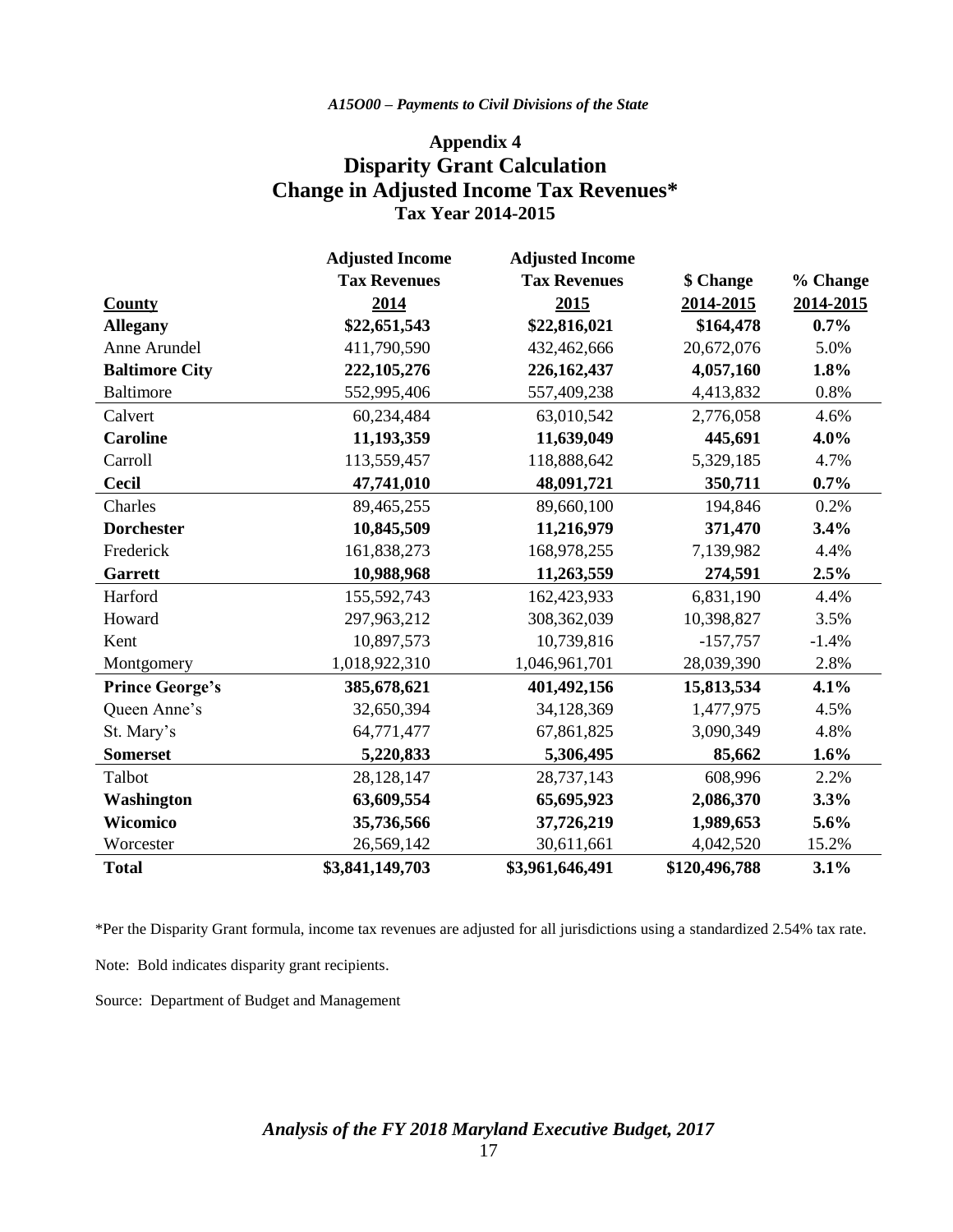#### *A15O00 – Payments to Civil Divisions of the State*

#### **Appendix 5 Disparity Grant Calculation Change in Adjusted Income Tax Revenue Per Capita\* Tax Year 2014-2015**

|                        | Per Capita       | Per Capita       |            |           |  |
|------------------------|------------------|------------------|------------|-----------|--|
|                        | <b>Tax Yield</b> | <b>Tax Yield</b> | \$ Change  | % Change  |  |
| <b>County</b>          | 2014             | 2015             | 2014-2015  | 2014-2015 |  |
| <b>Allegany</b>        | \$310.50         | \$314.58         | \$4.08     | 1.3%      |  |
| Anne Arundel           | 735.17           | 766.51           | \$31.35    | 4.3%      |  |
| <b>Baltimore City</b>  | 356.63           | 363.69           | \$7.07     | 2.0%      |  |
| <b>Baltimore</b>       | 668.74           | 670.67           | \$1.93     | 0.3%      |  |
| Calvert                | 664.74           | 695.52           | \$30.77    | 4.6%      |  |
| <b>Caroline</b>        | 344.01           | 357.26           | \$13.25    | 3.9%      |  |
| Carroll                | 676.63           | 709.25           | \$32.61    | 4.8%      |  |
| <b>Cecil</b>           | 466.30           | 469.73           | \$3.43     | 0.7%      |  |
| Charles                | 578.14           | 574.31           | $-$ \$3.83 | $-0.7%$   |  |
| <b>Dorchester</b>      | 332.91           | 346.37           | \$13.47    | 4.0%      |  |
| Frederick              | 664.16           | 688.80           | \$24.65    | 3.7%      |  |
| <b>Garrett</b>         | 370.26           | 382.33           | \$12.07    | 3.3%      |  |
| Harford                | 622.11           | 648.94           | \$26.83    | 4.3%      |  |
| Howard                 | 963.40           | 983.88           | \$20.48    | 2.1%      |  |
| Kent                   | 549.83           | 542.77           | $-$7.06$   | $-1.3%$   |  |
| Montgomery             | 988.82           | 1,006.58         | \$17.77    | 1.8%      |  |
| <b>Prince George's</b> | 426.43           | 441.43           | \$14.99    | 3.5%      |  |
| Queen Anne's           | 669.01           | 697.86           | \$28.85    | 4.3%      |  |
| St. Mary's             | 586.79           | 609.10           | \$22.31    | 3.8%      |  |
| <b>Somerset</b>        | 201.90           | 205.93           | \$4.04     | 2.0%      |  |
| Talbot                 | 747.23           | 766.08           | \$18.84    | 2.5%      |  |
| Washington             | 425.27           | 439.19           | \$13.91    | 3.3%      |  |
| <b>Wicomico</b>        | 351.95           | 368.53           | \$16.58    | 4.7%      |  |
| Worcester              | 514.16           | 593.94           | \$79.78    | 15.5%     |  |
| <b>Total</b>           | \$642.72         | \$659.57         | \$16.85    | 2.6%      |  |
| 75%                    | \$482.04         | \$494.68         | \$12.64    | 2.6%      |  |

\*Per the Disparity Grant formula, income tax revenues are adjusted for all jurisdictions using a standardized 2.54% tax rate.

Note: Bold indicates disparity grant recipients.

Source: Department of Budget and Management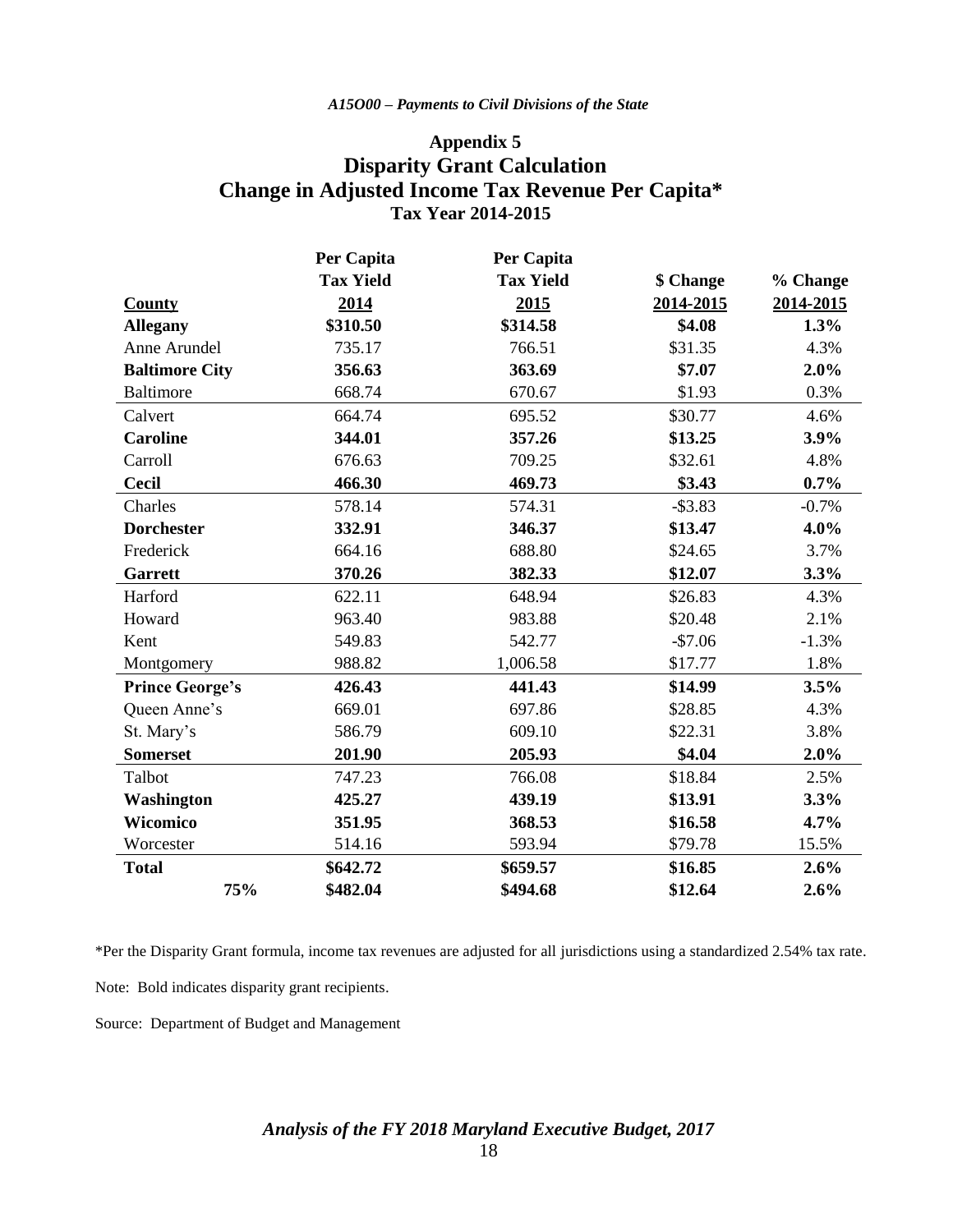#### **Appendix 6 Object/Fund Difference Report Payments to Civil Divisions of the State**

|              |                                      | <b>FY 17</b>  |               |                  |                      |          |  |
|--------------|--------------------------------------|---------------|---------------|------------------|----------------------|----------|--|
|              |                                      | <b>FY 16</b>  | Working       | <b>FY 18</b>     | <b>FY 17 - FY 18</b> |          |  |
|              | Object/Fund                          | <b>Actual</b> | Appropriation | <b>Allowance</b> | <b>Amount Change</b> | % Change |  |
|              | <b>Objects</b>                       |               |               |                  |                      |          |  |
| 12           | Grants, Subsidies, and Contributions | \$157,478,534 | \$160,454,846 | \$169,939,200    | \$9,484,354          | 5.9%     |  |
|              | <b>Total Objects</b>                 | \$157,478,534 | \$160,454,846 | \$169,939,200    | \$9,484,354          | 5.9%     |  |
| <b>Funds</b> |                                      |               |               |                  |                      |          |  |
| 01           | General Fund                         | \$157,478,534 | \$160,454,846 | \$168,898,397    | \$8,443,551          | 5.3%     |  |
| 03           | Special Fund                         | $\Omega$      | $\Omega$      | 1,040,803        | 1,040,803            | n/a      |  |
|              | <b>Total Funds</b>                   | \$157,478,534 | \$160,454,846 | \$169,939,200    | \$9,484,354          | 5.9%     |  |

Note: Does not include targeted reversions, deficiencies, and contingent reductions.